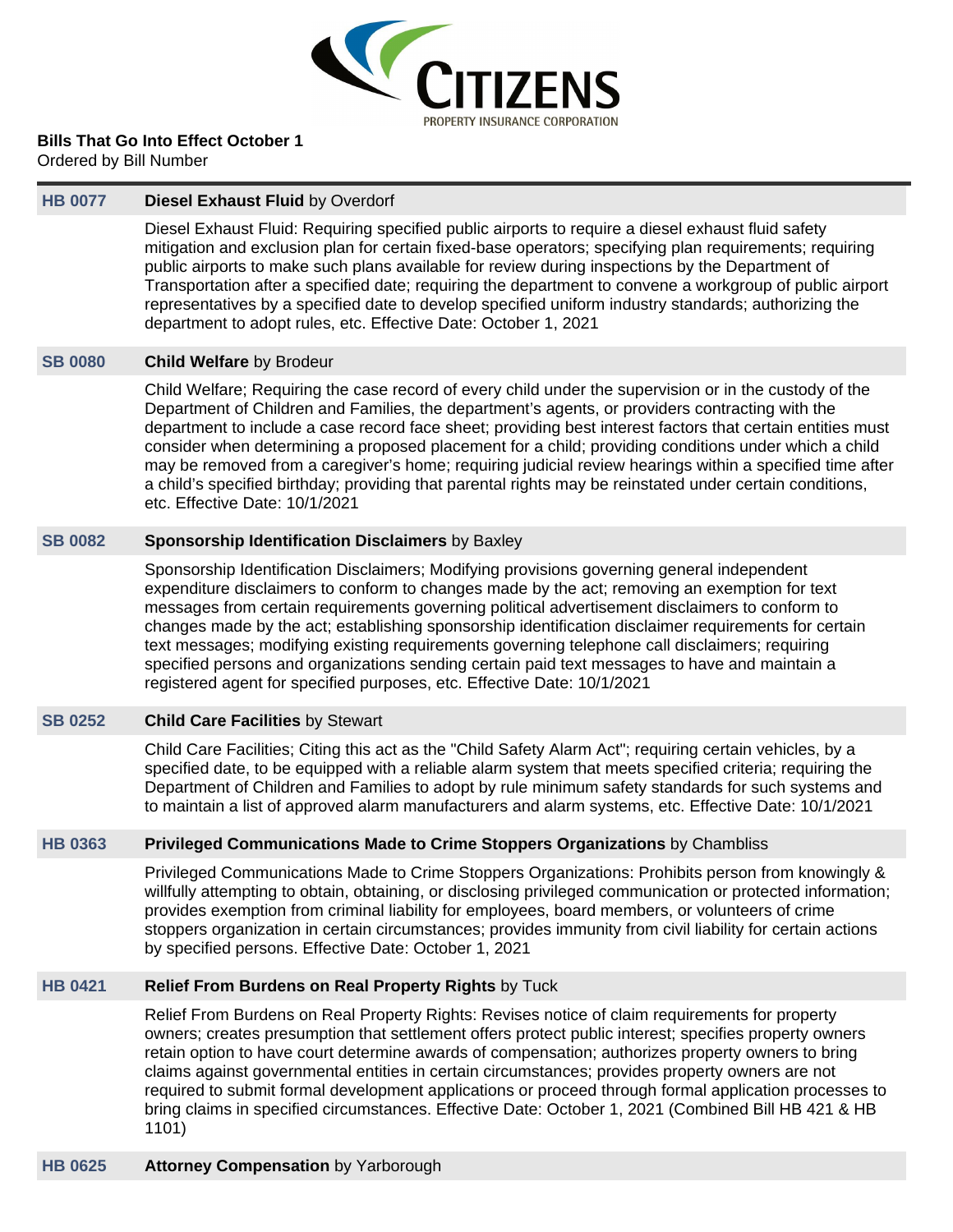Attorney Compensation: Requires attorney representing personal representative in estate administration or trustee in initial administration of trust who intends to charge certain fee to make specified written disclosures; requires attorney to obtain certain signature; prohibits attorney who does not make such disclosures from being paid for legal services except in certain circumstances; provides that complexity of estate or trust may be considered when determining what is extraordinary service; requires court to consider certain agreements & written disclosures when determining reasonable compensation of attorney. Effective Date: October 1, 2021

#### **[SB 0676](https://public.lobbytools.com/bills/56721) Specialty and Special License Plates** by Baxley

Specialty and Special License Plates; Providing that the Department of Highway Safety and Motor Vehicles may not issue any new specialty license plates until a sufficient number of plates are discontinued; providing an exception to the requirement that specialty license plate annual use fees and interest earned from those fees only be expended in this state; requiring the department to discontinue an independent college or university's existing specialty license plate if the college or university elects to use the standard template specialty license plate; revising distribution of annual use fees from the sale of Divine Nine license plates, etc. Effective Date: 10/1/2021

## **[HB 0701](https://public.lobbytools.com/bills/57531) Behavioral Health Care Services Coverage and Access** by Stevenson

Behavioral Health Care Services Coverage and Access: Requires DFS to submit report relating to behavioral health care services & benefits to Governor & Legislature by specified date; specifies minimum information report must contain; requires department to make certain information available on its website; requires health insurers & health maintenance organizations to disclose specified information on their websites; requires health insurers & health maintenance organizations to annually provide certain written notices to insureds or subscribers. Effective Date: October 1, 2021

# **[HB 0833](https://public.lobbytools.com/bills/57929) Unlawful Use of DNA** by Tomkow

Unlawful Use of DNA: Prohibits DNA analysis & disclosure of DNA analysis results without express consent; removes criminal penalties; prohibits collection or retention of DNA sample of another person without express consent for specified purposes; prohibits specified DNA analysis & disclosure of DNA analysis results without express consent; provides criminal penalties. Effective Date: October 1, 2021

# **[SB 0838](https://public.lobbytools.com/bills/57024) Clerks of the Circuit Court** by Boyd

Clerks of the Circuit Court; Requiring certain service charges to be distributed in a specified manner; specifying the amount of charges for certain services rendered by, and instruments filed with, the clerk of the circuit court which are not court records; clarifying the responsibility of an individual released from incarceration regarding enrolling in a payment plan for any outstanding court obligations; requiring the clerks to develop a uniform payment plan form by a specified date; requiring the clerks of the court to submit requests for reimbursement for jury-related costs to the Florida Clerks of Court Operations Corporation within specified timeframes, etc. Effective Date: Except as otherwise expressly provided in this act and except for this section, which shall take effect upon this act becoming a law, this act shall take effect October 1, 2021

#### **[SB 0890](https://public.lobbytools.com/bills/57119) Use of Electronic Databases** by Hooper

Use of Electronic Databases; Prohibiting the use or release, not authorized by law, of any information contained in the Driver and Vehicle Information Database; requiring the law enforcement accreditation program to address access to and use of personal identification information contained in electronic databases; requiring the Criminal Justice Standards and Training Commission to incorporate into the course curriculum required for initial certification of law enforcement officers instruction on the authorized access to and use of personal identification information contained in electronic databases, etc. Effective Date: 10/1/2021

#### **[HB 0921](https://public.lobbytools.com/bills/58276) Electronic Crimes** by Snyder

Electronic Crimes: Prohibits person from sending, posting, or transmitting, or from procuring sending, posting, or transmission of written or electronic record when person makes threat to kill or to do bodily harm to another person or to conduct mass shooting or an act of terrorism. Effective Date: October 1, 2021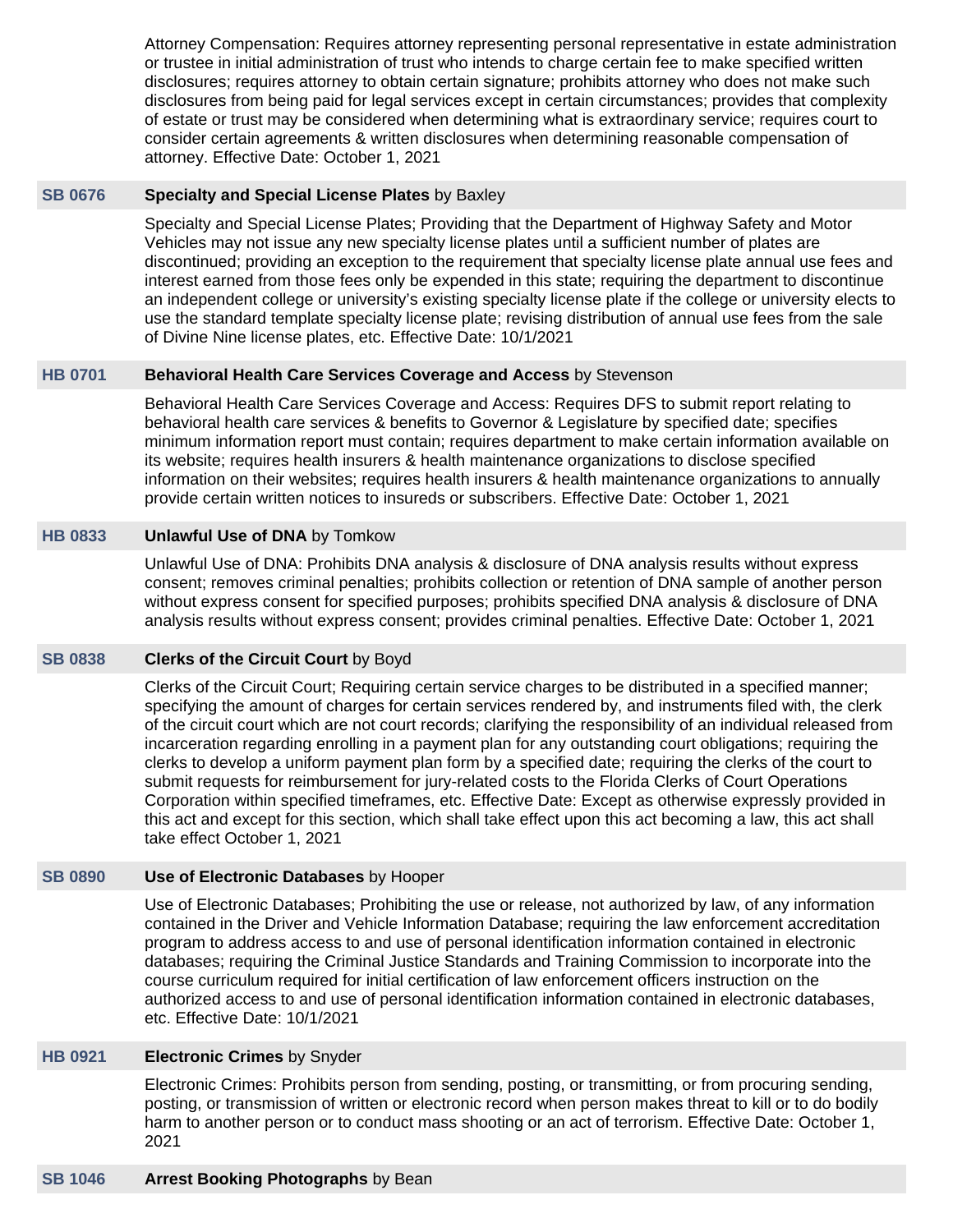Arrest Booking Photographs; Prohibiting the republishing or redissemination of certain arrest booking photographs; authorizing a person whose arrest booking photograph is republished or redisseminated to bring a civil action against the person or entity republishing or redisseminating the photograph if such person or entity was required to remove it from the publication or electronic medium; authorizing a court to impose a specified civil penalty; requiring a court to award reasonable attorney fees and court costs, etc. Effective Date: 10/1/2021

## **[HB 1059](https://public.lobbytools.com/bills/58500) Construction Permits** by Robinson (W)

Construction Permits: Requires county that issues building permits & local enforcement agency to post certain information on their websites; authorizes all components to completed application be submitted electronically or in person; requires local enforcement agency, local government, or local building department to reduce permit fee by specified percentage for failing to meet certain deadlines; requires applicant to take certain action within specified time; requires surcharges to be recalculated under certain conditions; prohibits authority that issues building permit from requiring applicant to provide specified contracts as part of application for certain construction. Effective Date: October 1, 2021

## **[SB 1080](https://public.lobbytools.com/bills/57787) Tobacco and Nicotine Products** by Hutson

Tobacco and Nicotine Products; Revising age limitations relating to mail order, Internet, and remote sales of tobacco products; providing that it is unlawful for persons under 21 years of age to smoke tobacco or vape in, on, or within 1,000 feet of the real property comprising a public or private elementary, middle, or secondary school during specified hours; preempting the establishment of the minimum age for purchasing and possessing, and the regulation for the marketing, sale, or delivery of, tobacco products to the state; requiring proof of age for certain purchases of tobacco products; requiring retail nicotine product dealers to acquire a permit, etc. Effective Date: 10/1/2021

## **[HB 1103](https://public.lobbytools.com/bills/58551) Special District Accountability** by Maggard

Special District Accountability: Requires certain independent special districts to contract with independent entity to conduct performance reviews; specifies frequency of such reviews; requires OPPAGA to conduct performance reviews of certain independent special districts; provides criteria for contracting for such reviews; requires performance reviews to be reported; requires additional information to be provided by special districts in their annual reports; requires certain data be included in financial audits of special districts; requires certain community redevelopment agencies to file separate audited financial statements. Effective Date: October 1, 2021

# **[HB 1523](https://public.lobbytools.com/bills/59115) Corporate Espionage** by Beltran

Corporate Espionage: Prohibits theft of trade secret; prohibits trafficking in trade secrets; reclassifies penalty & increases offense severity ranking for an offense committed with specified intent; requires court to order specified restitution for violation; provides for civil actions for violations; provides exception to criminal & civil liability for certain disclosures. Effective Date: October 1, 2021

# **[SB 1532](https://public.lobbytools.com/bills/58690) Child Support** by Book

Child Support; Revising requirements for child support depositories in Title IV-D cases; requiring the depositories to transmit case data through and set up appropriate payment accounts in the Clerk of the Court Child Support Enforcement Collection System upon certain notice from the Department of Revenue; prohibiting the treatment of incarceration as voluntary unemployment for purposes of establishing or modifying child support orders, with exceptions; authorizing the department to include confidential and exempt information in unencrypted electronic mail communications with parents, caregivers, or other authorized persons under certain circumstances, with exceptions, etc. Effective Date: 10/1/2021

#### **[HB 1587](https://public.lobbytools.com/bills/59171) East Manatee Fire Rescue District, Manatee County** by Gregory

East Manatee Fire Rescue District, Manatee County: Provides for merger of Myakka City Fire Control District into East Manatee Fire Rescue District; revises boundaries. Effective Date: October 1, 2021

# **[HB 7001](https://public.lobbytools.com/bills/58599) OGSR/Nurse Licensure Compact** by Government Operations Subcommittee

OGSR/Nurse Licensure Compact: Removes scheduled repeal of exemption from public records requirements for certain information held by Department of Health or Board of Nursing pursuant to